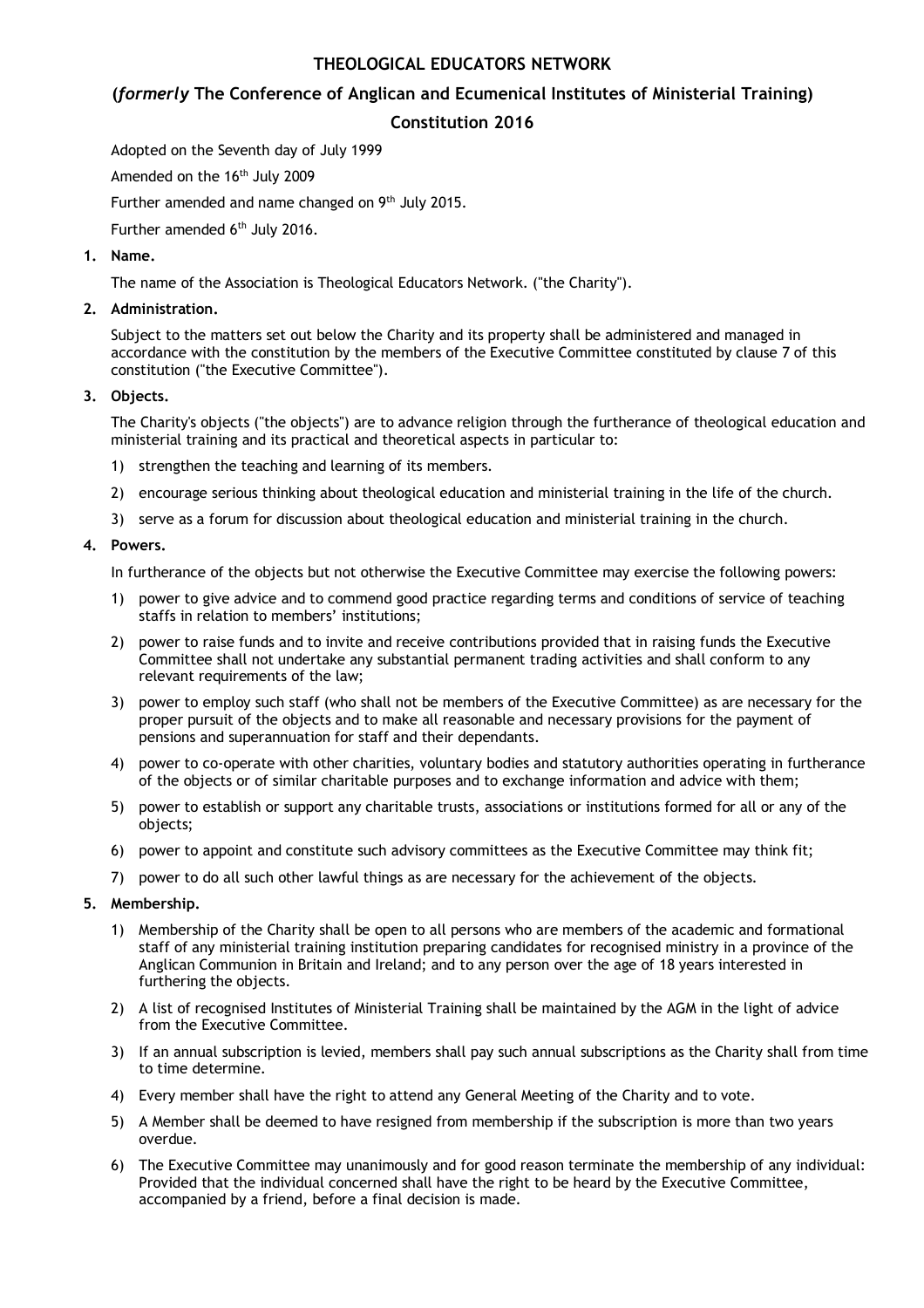## 6. Honorary Officers.

At the annual general meeting of the Charity the members shall elect from amongst themselves a chairman, a secretary and a treasurer, who shall hold office for 2 years from the conclusion of that meeting, and may be reelected.

## 7. Executive Committee.

- 1) The Executive Committee shall consist of not less than 6 nor more than 12 members.
	- (a) the honorary officers specified in the preceding clause;
	- (b) not less than 3 and not more than 9 members elected at the annual general meeting who shall hold office from the conclusion of that meeting;
- 2) The Executive Committee may in addition appoint not more than 3 co-opted members but so that no one may be appointed as a co-opted member if, as a result, more than one third of the members of the Executive Committee would be co-opted members. Each appointment of a co-opted member shall be made at a special meeting of the Executive Committee called under clause 10 (1) and shall take effect from the end of that meeting unless the appointment is to fill a place which has not then been vacated in which case the appointment shall run from the date when the post becomes vacant.
- 3) All the members of the Executive Committee shall be elected for a term of 4 years, and retire from the office together at the end of the annual general meeting at the end of their term of office but they may be re-elected or re-appointed.
- 4) The proceedings of the Executive Committee shall not be invalidated by any vacancy among their numbers or by any failure to appoint or any defect in the appointment or qualification of a member.
- 5) No person shall be entitled to act as a member of the Executive Committee whether on a first-or on any subsequent entry into office until after signing in the minute book of the Executive Committee a declaration of acceptance and of willingness to act in the trusts of the Charity.

## 8. Determination of Membership of Executive Committee.

A member of the Executive Committee shall cease to hold office if he or she:

- 1) is disqualified from acting as a member of the Executive Committee by virtue of section 72 of the Charities Act 1993 (or any statutory re-enactment or modification of that provision);
- 2) becomes incapable by reason of mental disorder, illness or injury of managing and administering his or her own affairs;
- 3) is absent without permission of the Executive Committee from all their meetings held within a period of six months and the Executive Committee resolve that his or her office be vacated; or
- 4) notifies to the Executive Committee a wish to resign (but only if a least three members of the Executive Committee will remain in office when the notice of resignation is to take effect).

## 9. Executive Committee Members not to be personally interested.

- 1) Subject to the provisions of sub-clause (2) of this clause, no member of the Executive Committee shall acquire any interest in property belonging to the Charity (otherwise than as a trustee for the Charity) or receive remuneration or be interested (otherwise than as a member of the Executive Committee) in any contract entered into by Executive Committee.
- 2) Any member of the Executive Committee for the time being who is a solicitor, accountant or other person engaged in a profession may charge and be paid all the usual professional charges for business done by him or her or his or her firm when instructed by the other members of the Executive Committee to act in a professional capacity on behalf of the Charity: Provided that at no time shall a majority of the members of the Executive Committee benefit under this provision and that a member of the Executive Committee shall withdraw from any meeting at which his or her own instruction or remuneration, or that of his or her firm, us under discussion.

## 10. Meetings and proceedings of the Executive Committee.

- 1) The Executive Committee shall hold at least two ordinary meetings each year. A special meting may be called at any time by the chairman or by any two members of the Executive Committee upon not less than 4 days notice being given to the other members of the Executive Committee of the matters to be discussed but if the matters include an appointment of a co-opted member than not less than 21 days notice must be given.
- 2) The chairman shall act as chairman at meetings of the Executive Committee. If the chairman is absent from any meeting, the members of the Executive Committee present shall choose one of their number to be chairman of the meeting before any other business is transacted.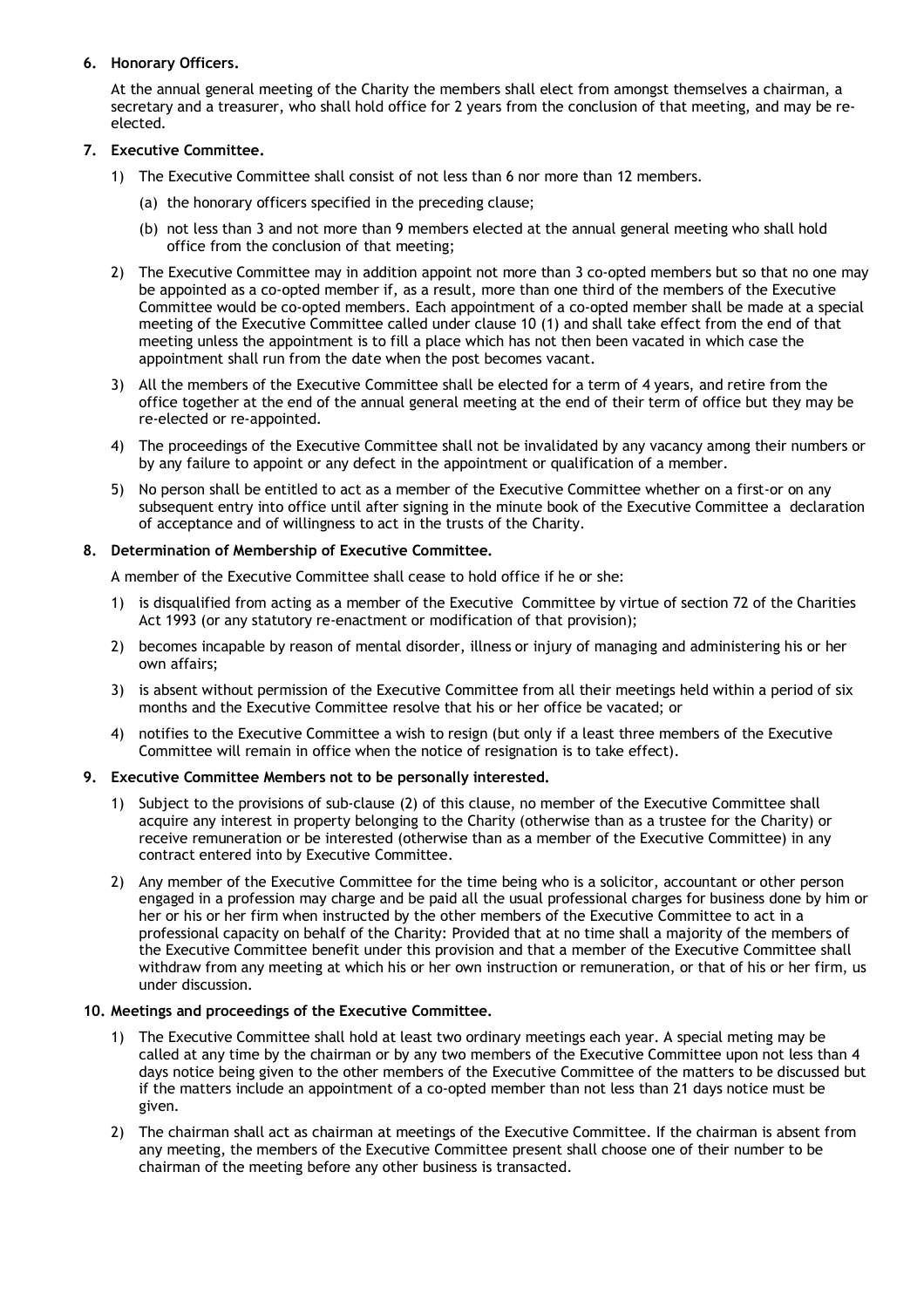- 3) There shall be a quorum when at least one third of the number of members of the Executive Committee for the time being or three members of the Executive Committee, whichever is the greater, are present at a meeting.
- 4) Every matter shall be determined by a majority of votes of the members of the Executive Committee present and voting on the question but in the case of equality of votes the chairman of the meeting shall have a second or casting vote.
- 5) The Executive Committee shall keep minutes, in books kept for the purpose, of the proceedings at meetings of the Executive Committee and any sub-committee.
- 6) The Executive Committee may from time to time make and alter rules for the conduct of their business, the summoning and conduct of their meetings and the custody of documents. No rule may be made which is inconsistent with this constitution.
- 7) The Executive Committee may appoint one or more sub-committees consisting of three or more members of the Executive Committee for the purpose of making any inquiry or supervising or performing any function or duty which in the opinion of the Executive Committee would be more conveniently undertaken or carried out by a sub-committee: provided that all acts and proceedings of any such sub-committees shall be fully and promptly reported to the Executive Committee.

## 11. Receipts and expenditure.

- 1) The funds of the Charity, including all donations contributions and bequests, shall be paid into an account operated by the Executive Committee in the name of the Charity at such bank, as the Executive Committee shall from time to time decide. All cheques drawn on the account must be signed by a least two members of the Executive Committee.
- 2) The funds belonging to the Charity shall be applied only in furthering the objects.

#### 12. Property.

- 1) Subject to the provisions of sub-clause (2) of this clause, the Executive Committee shall cause the title to:
	- (a) all land held by or in trust for the charity which is not vested in the Official Custodian for Charities; and
	- (b) all investments held by or on behalf of the charity; to be vested either in a corporation entitled to act as custodian trustee or in not less than three individuals appointed by them as holding trustees. Holding trustees may be removed by the Executive Committee at their pleasure and shall act in accordance with the lawful directions of the Executive Committee. Provided they act only in accordance with the lawful directions of the Executive Committee, the holding trustees shall not be liable for the acts and defaults of its members.
- 2) If a corporation entitled to act as custodian trustee has not been appointed to hold the property of the charity, the Executive Committee may permit any investments held by or in trust for the charity to be held in the name of a clearing bank, trust corporation or any stockbroking company which is a member of the International Stock Exchange (or any subsidiary of any such stockbroking company) as nominee for the Executive Committee, and may pay such a nominee reasonable and proper remuneration for acting as such.

#### 13. Accounts.

The Executive Committee shall comply with their obligations under the Charities Act 1993 (or any statutory reenactment or modification of that Act) with regard to:

- 1) to keeping of accounting records for the Charity;
- 2) the preparation of annual statements of accounts for the charity;
- 3) the auditing or independent examination of the statements of account of the Charity; and
- 4) the transmission of the statements of account of the Charity to the Commission

### 14. Annual Report.

The Executive Committee shall comply with their obligations under the Charities Act 1993 (or any statutory reenactment or modification of that Act) with regard to the preparation of an annual report and its transmission to the Commission.

## 15. Annual Return.

The Executive Committee shall comply with their obligations under the Charities Act 1993 (or any statutory reenactment or modification of that Act) with regard to the preparation of an annual return and its transmission to the Commission.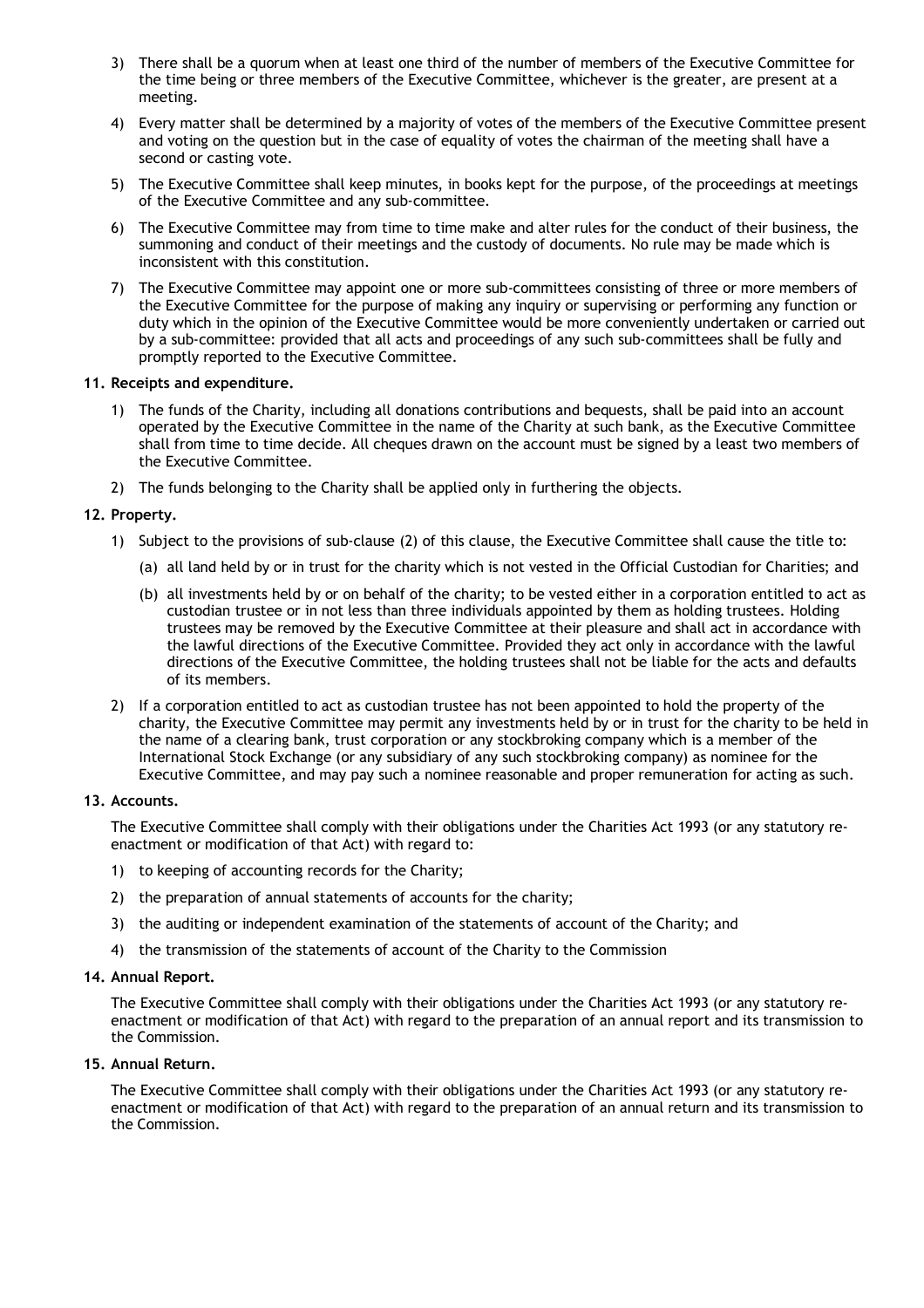## 16. Annual General Meeting.

- 1) There shall be an annual general meeting of the Charity which shall be held in the month of July, or as soon as practical thereafter.
- 2) Every annual general meeting shall be called by the Executive Committee. The secretary shall give at least 21 days notice of the annual general meeting to all the members of the Charity. All the members of the charity shall be entitled to attend and vote at the meeting.
- 3) Before any other business is transacted at the first annual general meeting the persons present shall appoint a chairman of the meeting. The chairman shall be the chairman of the subsequent annual general meetings, but if he or she is not present, before any other business is transacted, the persons present shall appoint a chairman of the meeting.
- 4) The Executive Committee shall present to each annual general meeting the report and accounts of the Charity for the preceding year.
- 5) Nominations for election to the Executive Committee must be made by members of the Charity, normally in writing to the secretary of the Executive Committee prior to the start of the annual general meeting. Should nominations exceed vacancies, no additional nominations may be accepted after the meeting has started. However, if nominations are fewer than vacancies, the chairman of the meeting may seek additional nominations from the floor of the meeting. If an election is required it shall be by ballot.

## 17. Special General Meetings.

The Executive Committee may call a special general meeting of the Charity at any time. If at least ten members request such a meeting in writing stating the business to be considered the secretary shall call such a meeting. At least 21 days notice must be given. The notice must state the business to be discussed.

## 18. Use of Electronic Communications

- 1) To the Charity; any member of the Charity may communicate electronically with it, so long as the communication is authenticated in a manner which is satisfactory to the Charity.
- 2) By the Charity; any member of the Charity is to be taken, by admission to membership, to have agreed to the receipt of communications from the Charity in electronic form, unless the member has indicated to the Executive Committee their unwillingness to receive such communications in that form.
- 3) The Executive committee may, subject to compliance with any legal requirements, by means of publication on its website or by electronic mail to all members –
	- provide its members with the notice referred to in clauses 16 and 17 above; and
	- submit any proposals to its members to be voted upon at an Annual General Meeting or a Special General Meeting (as in clauses 16 and 17).

## 19. Procedure at General Meetings.

- 1) The secretary or other person specially appointed by the Executive Committee shall keep a full record of proceedings at every general meeting of the Charity.
- 2) There shall be a quorum when one tenth of the number of members of the Charity for the time being or twenty members of the Charity, whichever is the lesser, are present at any general meeting.
- 3) For meetings held by electronic means a quorum shall be determined by the number of replies delivered by electronic or other means to the secretary (or other duly appointed person) by the date and time specified for the meeting in the notice of Agenda

## 20. Notices.

Any notice required to be served on any member of the Charity shall be in writing and shall be served by the secretary or the Executive Committee on any member either personally or by sending it through the post in a prepaid letter addressed to such member at his or her last known address in the United Kingdom, and any letter so sent shall be deemed to have been received within 10 days of posting.

## 21. Alterations to the Constitution.

- 1) Subject to the following provisions of this clause the Constitution may be altered by a resolution passed by not less than two thirds of the members present and voting at a general meeting. The notice of the general meeting must include notice of the resolution, setting out the terms of the alteration proposed.
- 2) No amendment may be made to clause 1, clause 3, clause 9, clause 21 or this clause without the prior consent in writing of the Commissioners.
- 3) No amendment may be made which would have the effect of making the Charity cease to be a charity at law.
- 4) The Executive Committee should promptly send to the Commission a copy of any amendment made under this clause.